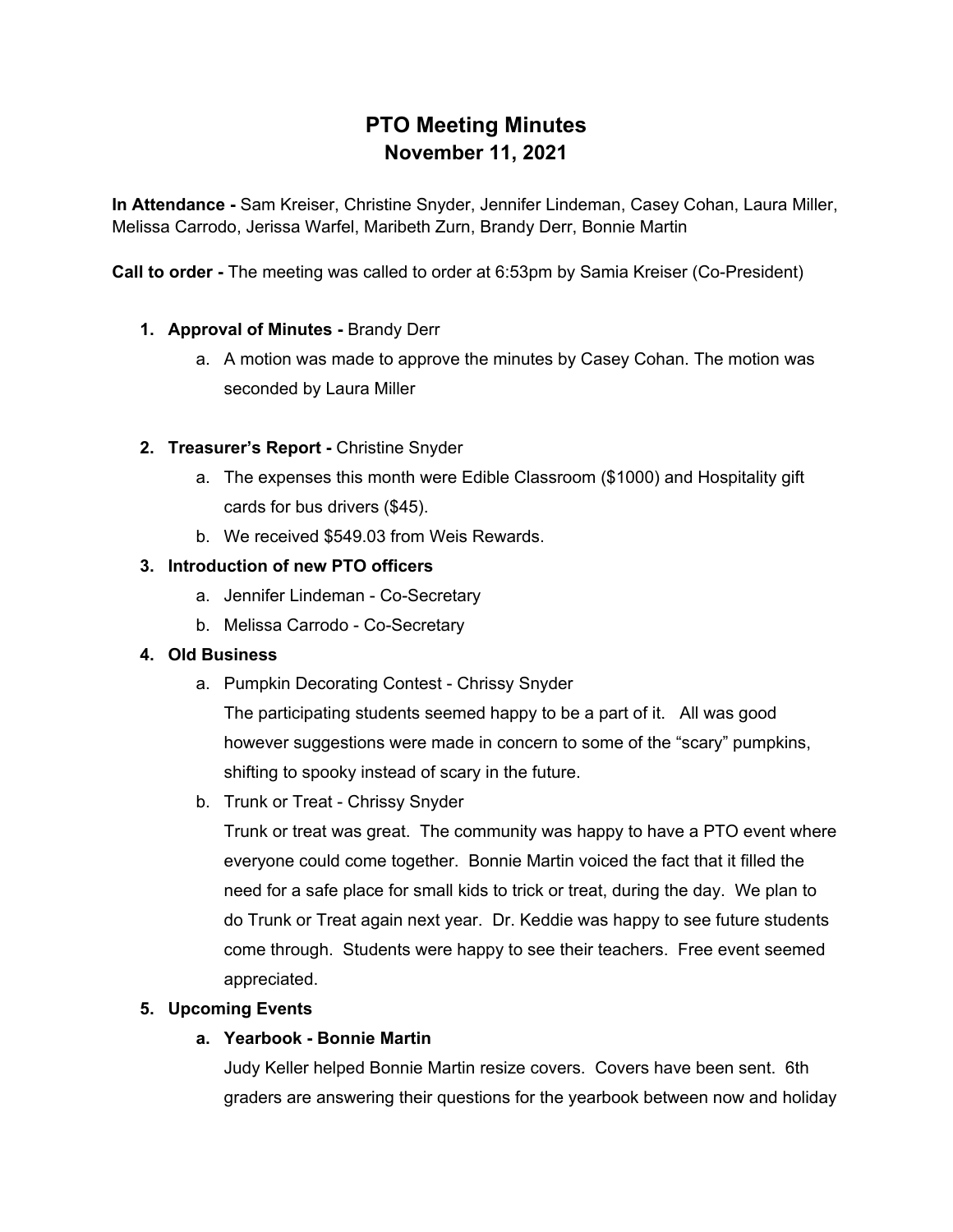break. Mrs. Ragland will send links when retakes finish. Potential for future yearbooks to increase in cost.

#### **b. Square 1 - Chrissy Snyder**

Ms. Fasnaught will be starting with the students a week or two from receiving the materials. Chrissy is following up with Square One a timeline for delivery.

#### **c. Spiritwear - Chrissy Snyder**

i. Spiritwear items should be available 11/19/21. Chrissy Snyder will plan to pick up the order that morning and drop it off to the school that day.

ii. Some items are backordered. The spiritwear company is trying to substitute brands to fill the order.

iii. In general, feedback indicated that the vendor was expensive. Moving forward, we plan to switch vendors.

iv. There were other spiritwear sales going on at the same time, potentially impacting sales.

v. Sold \$2134.00 with profit of \$256.08

#### **d. Book Fair - Jerissa Warfel**

i. Jerissa Warfel and Lindsey Graham are working on the bookfair with a theme of "Paws for Reading" (dogs and cats).

ii. Teachers will come down on Friday morning to pr-eorder and make wishlists. Front Porch Bakery will provide treats for the teachers that morning.

iii. All students will come to visit the bookfair with class (15 minutes time slots). Activities have been created for all students to participate in to enter a raffle for posters. Additional themed items are being ordered for all students so each student will have something to take home from the bookfair.

iv. There is a virtual component so shopping can continue online through December 3rd.

v. The bookfair will be open on Friday for students, Monday (8-8) and Tuesday (8-4:30) for parents during conferences. The link is out for parents to sign up to volunteer.

vi. Dr. Keddie is looking into the logistics of getting Kiwi, the therapy dog, at the bookfair. Dr. Keddie indicated that there is a lot involved in getting the therapy dog to visit schools.

vii. eWallet is available for parents who don't want to send cash. Cash, credit card, and eWallet can be accepted. eWallet flyers will be sent out to parents.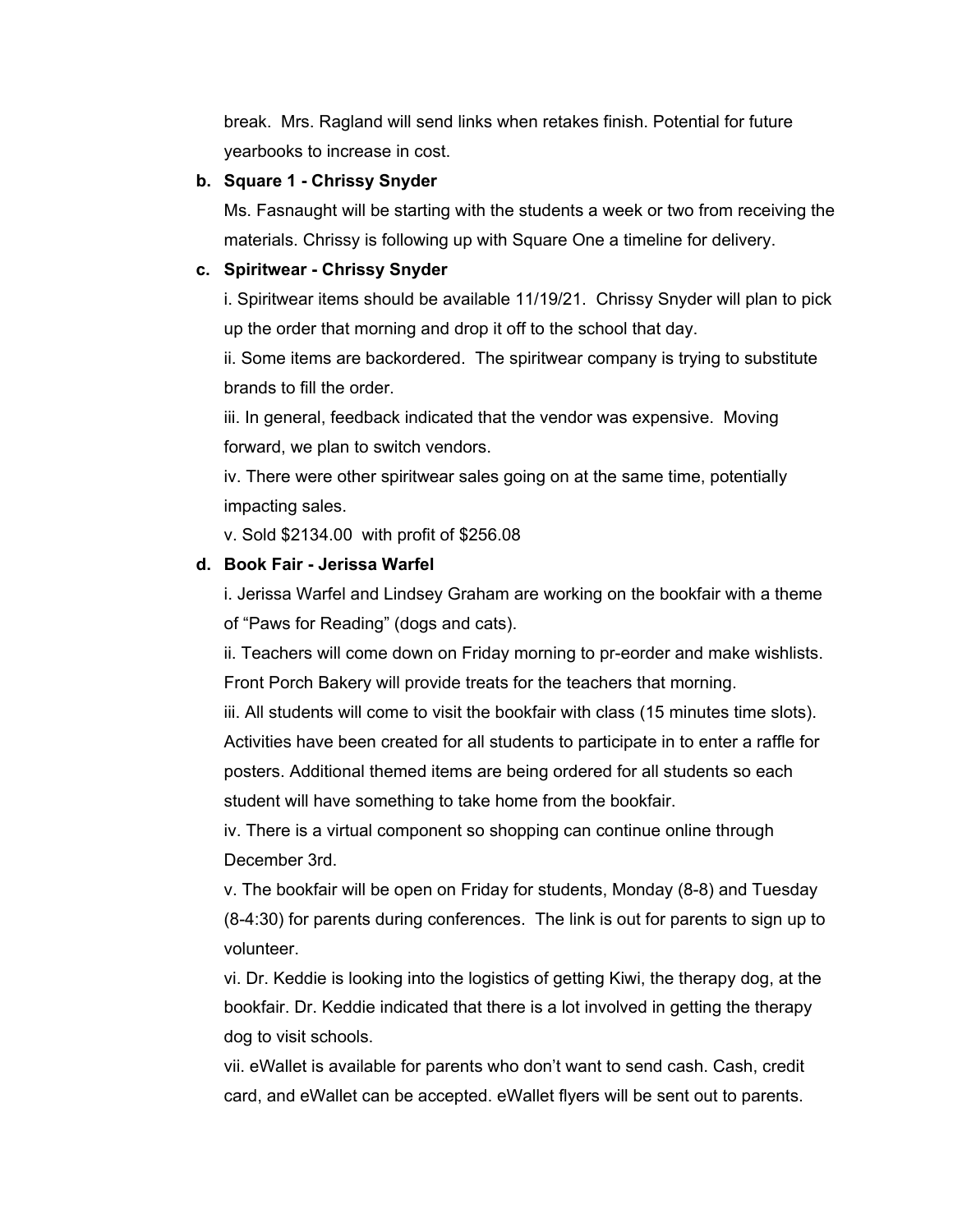### **e. Winter Wonderland - Maribeth Zurn**

i. Winter Wonderland will take place on December 4th from 6-8. Volunteers have committed to hot chocolate, set up, help with stations during the event, music/dj. Sending out flyer for donations for cookie walk. Free event.

ii. Hot Chocolate Station, Cookie Decorating Station, Game/Music, Ornaments to decorated, Santa/Mrs. Claus, Carolers from HS, Letters to Santa mailbox. iii. There are concerns about lighting and decorations. Maribeth Zurn is looking into ideas and how to get more for the event.

- **f. Parent/Teacher Conference Dinner Chrissy Snyder & Jerissa Warfel** i. Signup genius going out for boxed dinner for teachers to order from Speckled Hen. They will be available to teachers on Monday 11/22 at 3:30 so they can pick up when they get a break.
- **g. Upcoming Fundraising Chrissy Snyder & Jerissa Warfel**
	- i. Potential sub sales with a Saturday pickup
	- ii. Looking at doing the fun run for May 14th. Details are still being worked out.
- **h. Penn Manor Track and Field Day- Jerissa Warfel**
	- i. District is bringing it back
- **i. Garden Day November 20th 9:30-11:30**
	- i. Call to action for volunteers

# **6. District PTO Meeting -** Samia Kreiser

- a. Construction update on track to finish HS in Dec 2022.
- b. Toner is still a problem, anticipate receiving it in December.
- c. Open door policy with administrators, they are happy to answer questions.
- d. Virtual 41, Homeschool 246. Elementary students can transition back.
- e. Other elementary schools want to do the read-a-thon. Will likely happen with more notice.
- f. Additional thank you to teachers. Survey Conestoga teachers to identify their individual needs.

# **7. Teacher's Report**

- a. Teachers feel support from the community.
- b. More teachers want to be at meetings but the distance is difficult. Maribeth Zurn suggested we offer virtual meetings. Dr. Keddie will talk to Charlie Reisinger about security and logistics for virtual meetings.